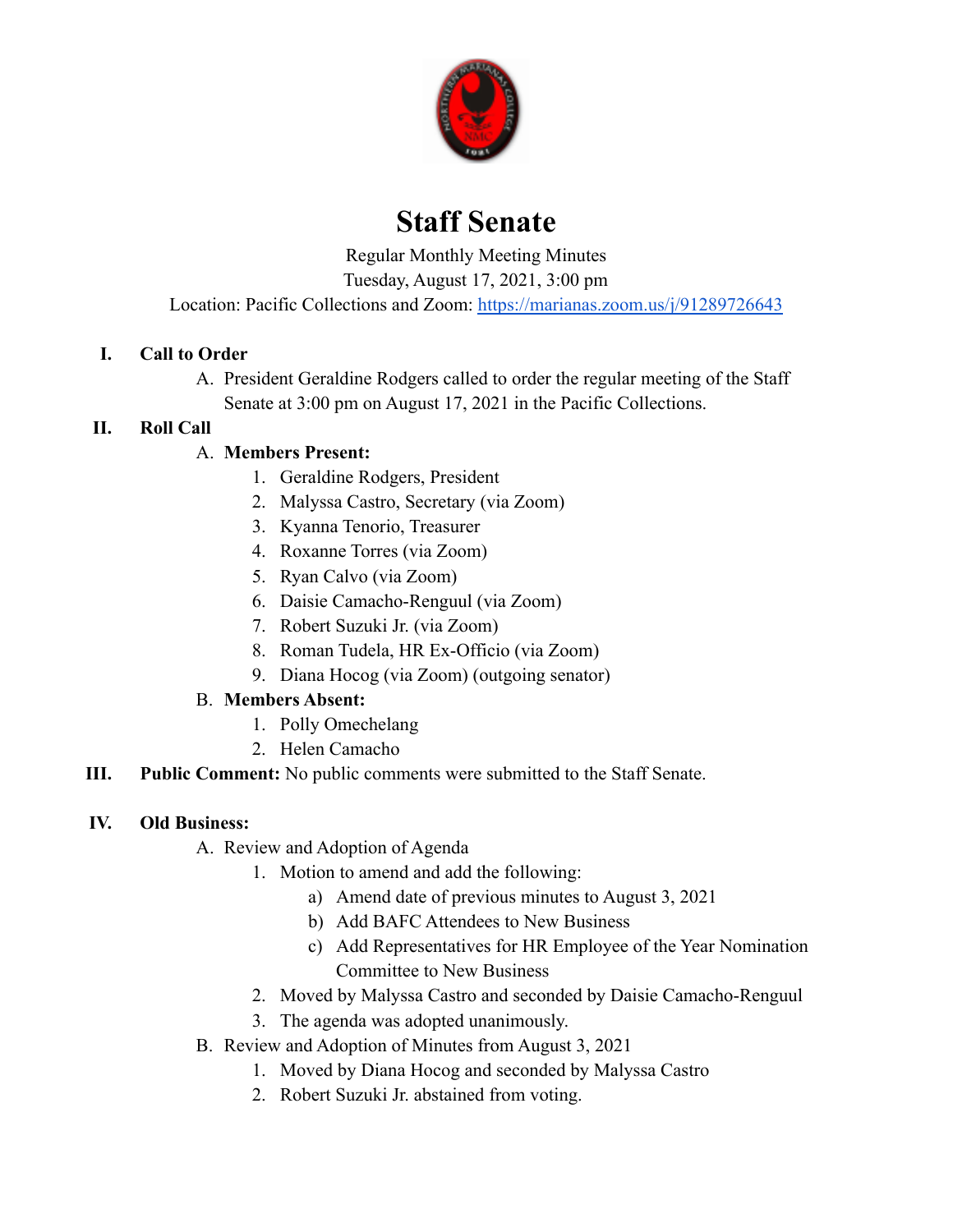

- 3. The minutes were adopted by majority vote.
- C. Updates
	- 1. Budget FY 20-21: (Kyanna Tenorio)
		- a) New purchase orders for Top Notch and Joeten are currently at PPMO
	- 2. Executive Committee: (Geraldine Rodgers)
		- a) Board Meeting on August 17, 2021
			- (1) Adoption of the Facilities Master Plan (FMP)
				- Construction can now move forward
			- (2) Gender-Based Violence Policy was tabled for review
			- b) Leadership Meeting from last week
				- (1) WSCUC Visit on October 27 and 28
					- (a) WSCUC will want to meet with ALL Staff Senators
					- (b) Separate meeting for Staff Assembly
					- (c) Dates are still tentative because of conflicting schedules for members in other committees
					- (d) Senators may be asked to serve as proxy for other Senators to avoid scheduling conflicts
			- c) Constitution and Bylaws
				- (1) Geraldine Rodgers will send out signed bylaws (minus Polly Omechelang's signature) to Staff Assembly
				- (2) Geraldine Rodgers will send out email to Staff Assembly to announce newly elected Senators
	- 3. Policy Committee: Staff of the Quarter (Ryan Calvo)
		- a) No updates. Dates still stand.
		- b) Staff of the 3rd Quarter
			- (1) September 27 October 1, 2021: Nominations
			- (2) October 4 October 7, 2021: Voting
			- (3) October 8, 2021: Announcement at Coffee Connection
	- 4. Ad Hoc (Roxanne Torres)
		- a) Election Committee
			- (1) Welcome to new senators Robert Suzuki Jr. and Helen Camacho.
			- (2) Thank you to outgoing senators Diana Hocog and Rose Ada-Hocog.

## **V. New Business**

- A. Election of Vice-President
	- 1. Geraldine Rodgers nominates Ryan Calvo. Ryan accepts the nomination.